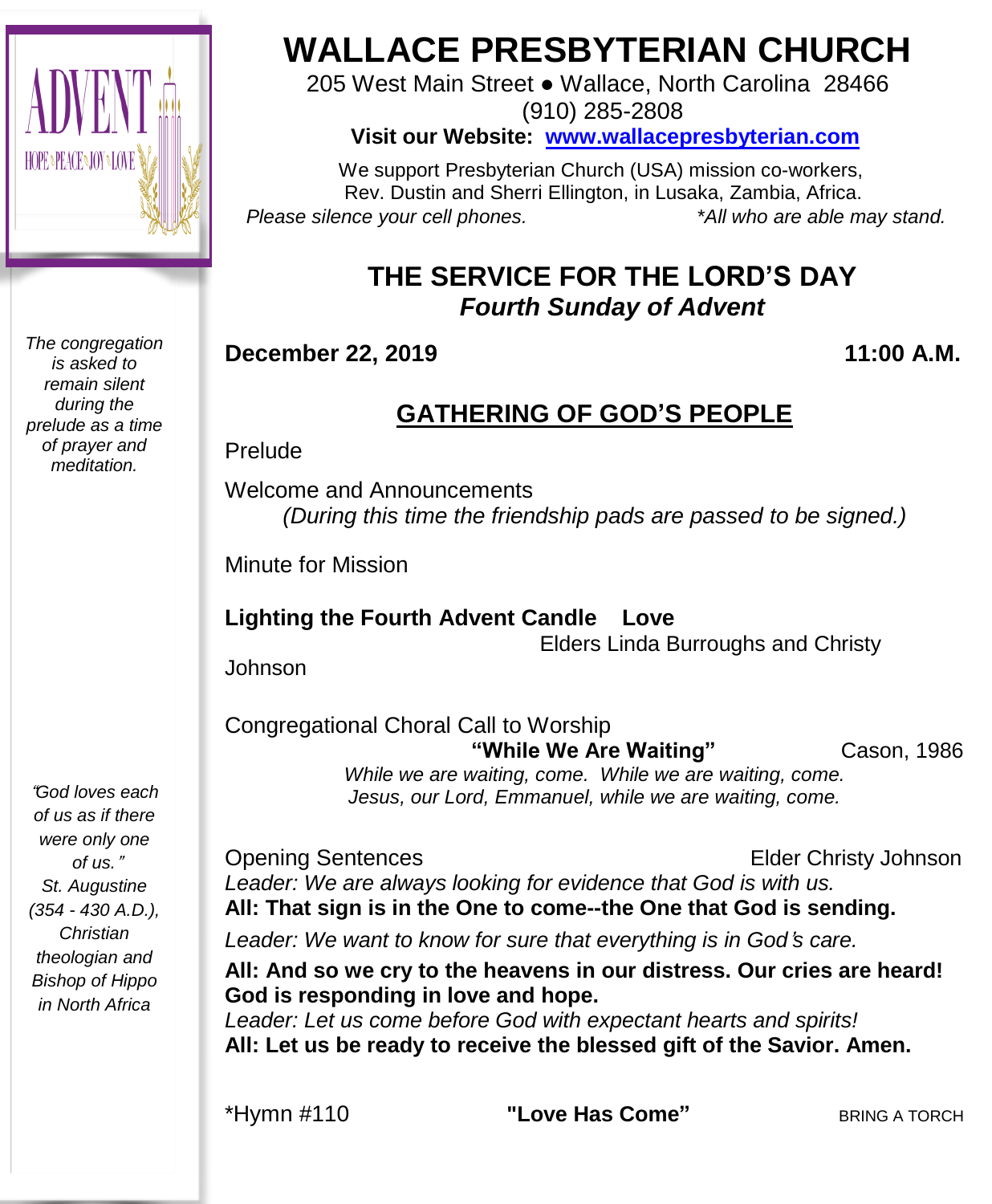*Today*'*s Prayer of Confession for the Fourth Sunday of Advent is taken from the Discipleship Ministries of the United Methodist Church.*

#### \*Unison Prayer of Confession

**We confess, Gracious God, that we have not always turned to you for guidance. At times, we have allowed the world**'**s time to dominate your time. Forgive us for our sins of hurriedness and impatience. Forgive us when we have slumbered instead of remaining alert, waiting and watching for you. Forgive us for allowing the world**'**s fears to become our fears. Shine upon us this Advent season so that we may be restored unto you. Guide us into your time. As we call upon your name, hear our prayers and give us life. In the name of Jesus Christ, we pray. .**

**(A time for silent prayers of confession . . .)**

\*Responsive Assurance of Pardon

*Leader: The light of God*'*s love shines upon each of us in the gift of God*'*s love, Jesus Christ. This is given for you. Rejoice! You are loved by God, now and forever.*

**All: Thanks be to God for his indescribable gift of Jesus Christ. We give thanks that in Jesus, Emmanuel, God is truly with us.**

\*Gloria Patri **Glory Be to the Father Glory be to the Father, and to the Son, and to the Holy Ghost; as it was in the beginning, is now, and ever shall be, world without end. Amen, amen.**

### **PROCLAIMING GOD'S WORD**

Children's Sermon

Anthem **"Mary Had a Baby"** Lloyd Larson, 2016

David Sanderson, solo

*Mary had a baby, my Lord. What did she name him, my Lord? She named him King Jesus, my Lord. Where was he born, my Lord? Born in a manger, my Lord. O come, let us adore him, Christ the Lord. Mary had a baby, my Lord. He is Christ the Lord!*

Prayer for Illumination

**Speak to us, Lord. Speak to us in the waiting, the watching, the hoping, the longing, the sorrow, the sighing, the rejoicing. Speak to us by your Word in these Advent days, and walk with us until the day of your coming. Amen.**

"*Love came down at Christmas; love all lovely, love divine; love was born at Christmas, stars and angels gave the sign.*" *Christina G. Rossetti, 19th century English poet*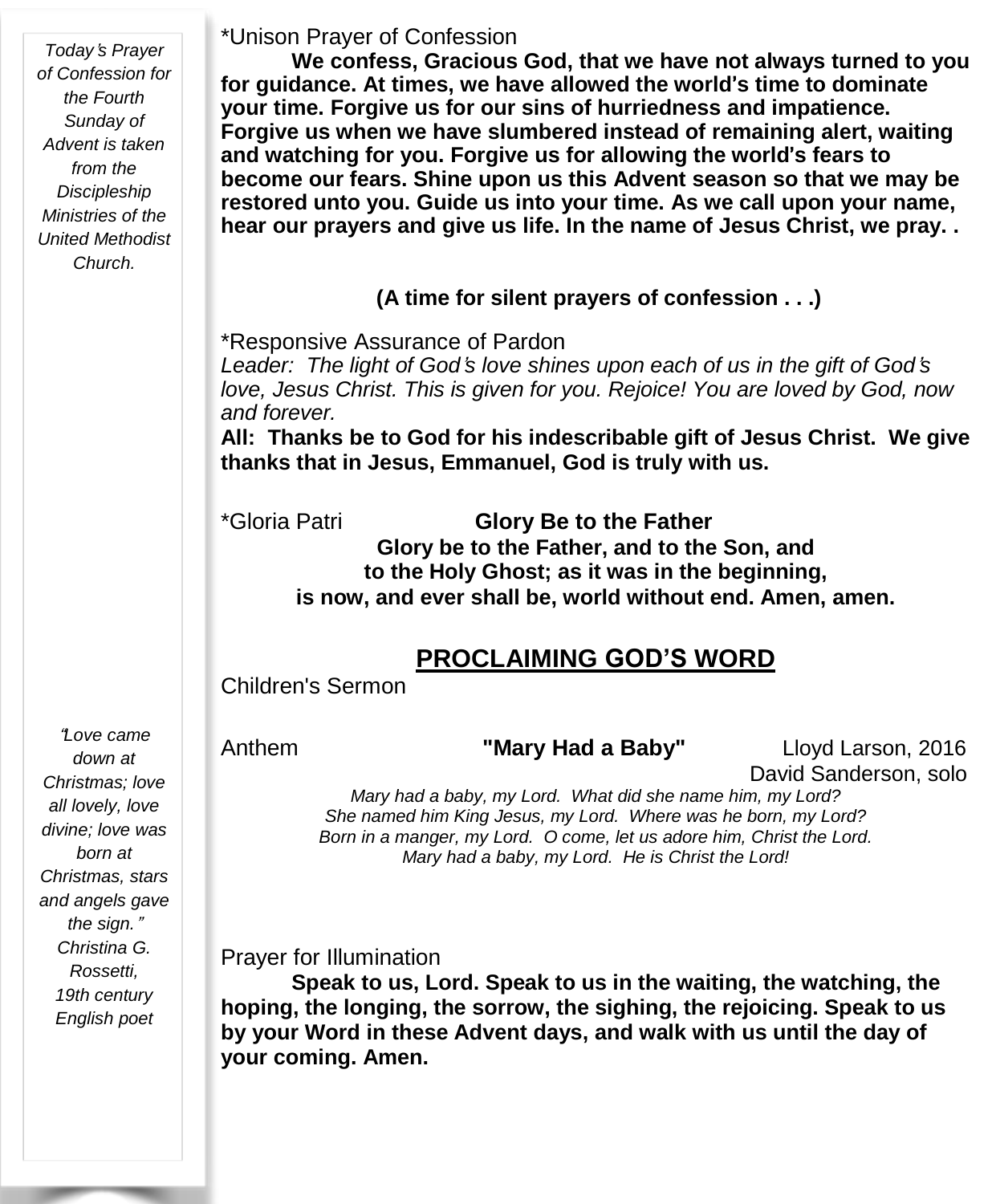| "A baby, a<br>manger, a bright                                                                         | Epistle Lesson | 1 John 4:7-21                   | <b>Elder Christy Johnson</b><br>$+$ Page 991 |
|--------------------------------------------------------------------------------------------------------|----------------|---------------------------------|----------------------------------------------|
| and shining star;<br>A shepherd, an<br>angel, three<br>kings from afar;<br>A Savior, a<br>promise from | *Hymn #108     | "Of the Father's Love Begotten" | <b>DIVINUM MYSTERIUM</b>                     |
|                                                                                                        | Epistle Lesson | Philippians 2:5-11              | $+$ Page 954                                 |
|                                                                                                        | Gospel Lesson  | Matthew 1:18-25                 | $+Page 783$                                  |

Sermon **"The Name That is Above Every Name"** Dr. Philip K. Gladden

A Time for Silent Reflection

Pastoral Prayer with the Lord's Prayer

### **GIVING THANKS TO GOD**

Presentation of Tithes and Offerings

**Offertory** 

## \*Doxology and Prayer of Dedication

*Praise God from whom all blessings flow; Praise Him all creatures here below; Praise Him above ye heavenly host; Praise Father, Son, and Holy Ghost. Amen.*

\*The Affirmation of Faith: From "A Declaration of Faith" of the Presbyterian Church (U.S.A.)

**Jesus, the long expected Savior, came into the world as a child, descended from David, conceived by the Holy Spirit, born of Mary, a virgin. He lived as a Jew among Jews. He announced to his people the coming of God's kingdom of justice and peace on earth. We affirm that Jesus was born of woman as is every child, yet born of God's power as was no other child. In the person and work of Jesus, God himself and a human life are united but not confused, distinguished but not separated. The coming of Jesus was itself the coming of God's promised rule. Through his birth, life, death, and resurrection, he brings about the relationship between God and humanity that God always intended.**

\*Hymn #121 \*Hymn #121 **"O Little Town of Bethlehem"** FOREST GREEN

\*Benediction

Congregational Choral Benediction

 **"Go, Tell It on the Mountain"** Spiritual, 19th century *Go tell it on the mountain, over the hills and everywhere; Go tell it on the mountain that Jesus Christ is born!*

\*Postlude

\**All who are able may stand. +The page number in the pew Bible.*

"*For God so loved the world that he gave his only Son, so that everyone who believes in him may not perish but may have eternal life.*" *John 3:16*

*heaven above, The story of Christmas is filled with God*'*s love.*"

"*God*'*s love was revealed among us in this way: God sent his only Son into the world so that we might live through him. In this is love, not that we loved God but that he loved us and sent his Son to be the atoning sacrifice for our sins.*" *1 John 4:9-10*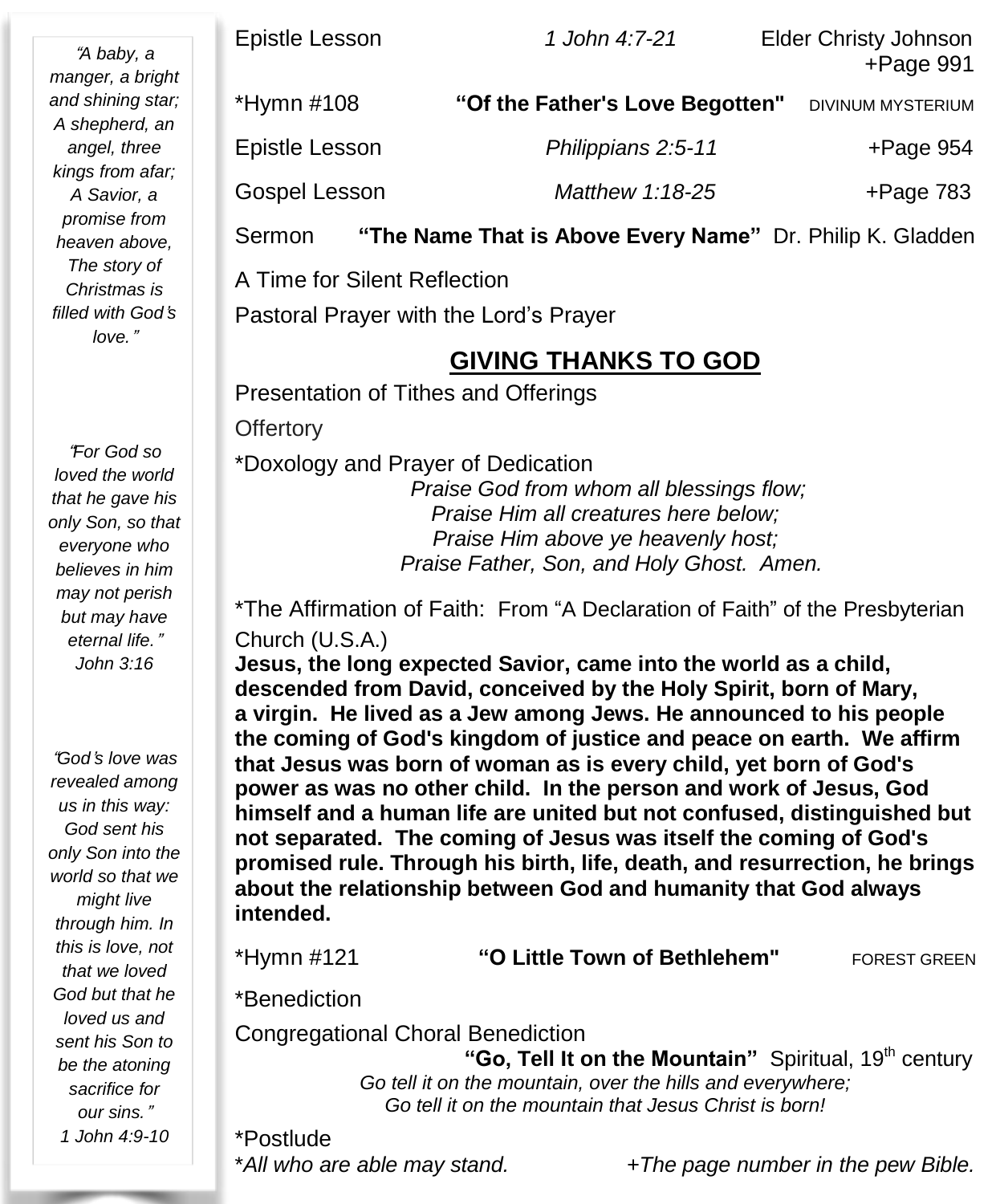

### ADVENT WREATHS



*These Wreaths were bought for the Church during Advent Season and given in honor and memory of the following loved ones by the names listed below.*

*In memory of Anthony DiDomenico* **Given by Charley & Harriet Farrior**

*In memory of our Fathers..Ben Hanson & Lowell Rasmussen* **Given by Dean & Gerri Hanson**

*In memory of Lacey Elizabeth Johnson* **Given by Tommy & Mary Glyn Johnson**

*In memory of our parents Flora Long & Bill & Gertrude Vanderwel* **Given by David & Brenda Long**

*In memory of Joe Williams* **Given by Danielle, Jim, Elizabeth & James Sills**

*In grateful memory for Philip Longest* **Given by Georgia Longest & family**

*In memory of Mr. & Mrs. Edward F. Johnston, Sr., and The Rev. Edward F. Johnston, Jr.* **Given by C.J. & Dotsi Caproni**

*In memory of Dr. John D. Robinson, Sr. In memory of Dr. John D. Robinson, Jr. In memory of Ruth Vann* **Given by Dan & Tanya Robinson**

*In memory of Virginia "Sit" Knowles In memory of Harry "Toots" Carlton In memory of Judy Wells Holley* **Given by Greg & Geneva Maready**

*In honor of the Music Ministry at Wallace Presbyterian Church* **Given by Greg & Geneva Maready**



*The Chrismon Tree is given to the Glory of God and in memory of Harry "Toots" Carlton and William "Bill" Saunders.*

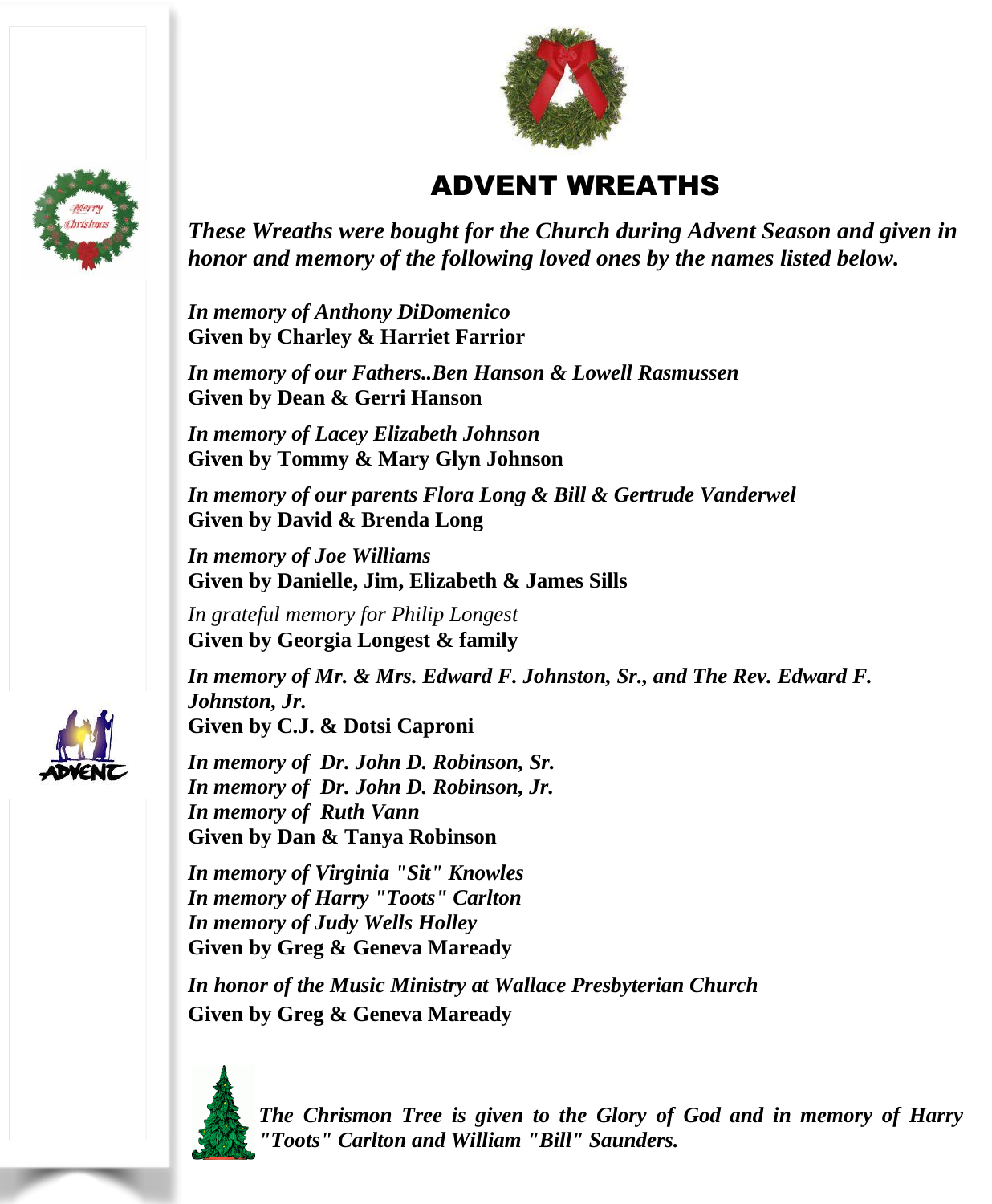| <b>WEEKLY CALENDAR</b>                                          |                  |                                                    |  |  |
|-----------------------------------------------------------------|------------------|----------------------------------------------------|--|--|
| FOURTH SUNDAY OF ADVENT: LOVE<br>Sunday, December 22            |                  |                                                    |  |  |
|                                                                 | $9:40$ am        | <b>Opening Assembly</b>                            |  |  |
|                                                                 |                  | 10:00 am Sunday School                             |  |  |
|                                                                 | 11:00 am Worship |                                                    |  |  |
| Tuesday, December 24                                            | $7:00$ pm        | <b>CHRISTMAS EVE Candlelight Communion Worship</b> |  |  |
|                                                                 |                  | Service                                            |  |  |
| Wednesday, December 25                                          |                  | <b>MERRY CHRISTMAS! Church Office Closed</b>       |  |  |
| Thursday, December 26                                           |                  | <b>Church Office Closed</b>                        |  |  |
| Sunday, December 29                                             | 9:40 am          | <b>Opening Assembly</b>                            |  |  |
|                                                                 | 10:00 am         | <b>Sunday School</b>                               |  |  |
|                                                                 | 11:00 am         | Worship                                            |  |  |
| Thursday, December 26-Wednesday, January 1 Minister on Vacation |                  |                                                    |  |  |

## **NOTES AND ANNOUNCEMENTS**

**\* We will celebrate the sacrament of the Lord**'**s Supper** during our Christmas Eve Candlelight worship service on Tuesday, December 24. All are welcome at the table. We will also celebrate the sacrament of the Lord's Supper during worship on Sunday, January 5, 2020.

**\* The church office will be closed** Wednesday, December 25, 2019 - January 1, 2020. Cheryl Brinkley, church secretary, will be on vacation December 24, 27, 30, and 31. Philip Gladden will be on vacation December 26 - January 1.

**\* Wayne Casteen, Church Treasurer,** will make the final 2019 deposit on Monday, December 30. If you would like for your final contributions to be credited to 2019 for tax purposes, please submit them by Sunday, December 29. Thank you for your faithful generosity!



The poinsettias in the sanctuary for the month of December are given in loving memory of Jane Currie Barenborg by her husband Bill Barenborg and their children MaryBeth, Bill and Kristen. Jane is the granddaughter of William Currie, for whom the Currie Building is named.



**Join us Christmas Eve For a Candlelight Communion Service Tuesday, December 24, 2019 7:00 PM**